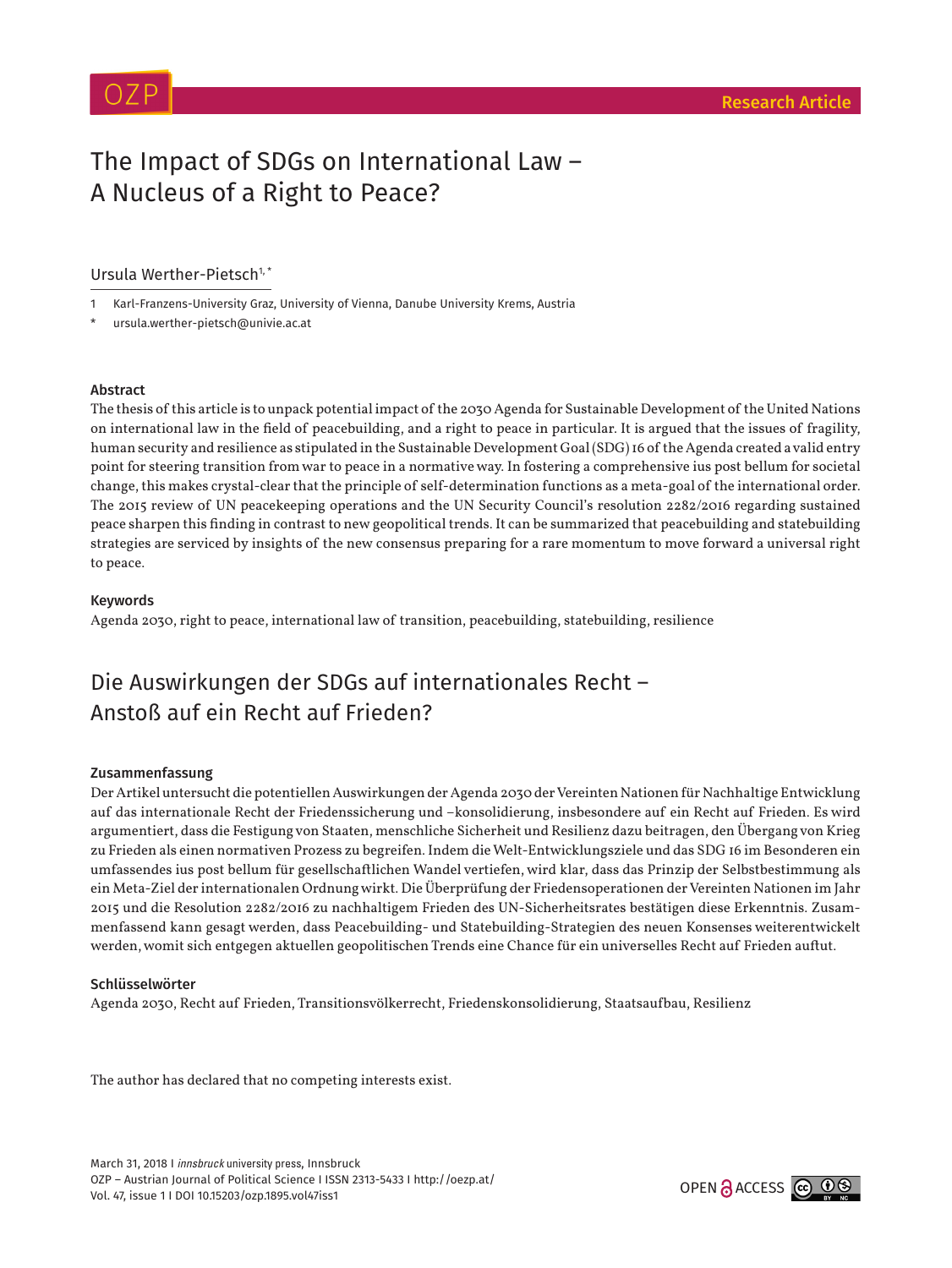# 1. Introduction

"Measuremania" spreads over a range of actors in the scientific and public domain of peacebuilding, statebuilding and development who are or deem themselves accountable to a global audience. Building peaceful and inclusive societies is part of the boldest framework for humanity, as UN Secretary-General António Guterres says, but how to measure potential progress? Especially when it comes to the impact of Sustainable Development Goals (SDGs) on international law.

SDGs as adopted by the UN General Assembly on 25 September 2015 comprise the most recent responses of the international community to save future human existence, shared economic development, a sane planet and living together in peace. Picking up the last point, mixed migration flows of global scale and conscience-shocking terrorist activities worldwide made all the more apparent that defining balances of power in fragile societies is one of the biggest challenges today (Die Zeit, No. 49, 3 Dec. 2015). Our answer hitherto has been a half-hearted one and somewhat incomplete, far from being holistic or visionary enough. Nor did it yet expand across different policy fields to reach better results together (EU Action Plan 2015, 14-15; EU Global Strategy 2016, part III). This is the case in the following disciplines:

- Linking the concepts of security, sovereignty, inclusion and intervention figures amongst the most controversial reform projects in international law.
- Humanitarian actors struggle with unparalleled challenges of relief, rehabilitation, development, and peacebuilding. (World Humanitarian Summit 2016).
- International crisis and conflict management, when it comes to the soft interface of civil-military cooperation, has changed from protection of civilians to the continued fight against terrorism.
- On top, we witness an ever increasing move from UN mandated intervention back to an allied or isolated end-of-1990s type of international operation.
- A dynamic response to non-state armed actors has meanwhile been initiated but is far from being resolved. (UNSC resolution 1373, 2249, 2282)

This puzzle has been complemented by sustained humanitisation in all policy fields relevant to transition processes, and to peacebuilding and statebuilding in particular. Not only within the development community, the notion of sustained individualization firmly grounded in human rights and based on the concept of human security (Martin/Owen 2010, 211-224; Hauck 2014, 31- 41; Otter 2016) has steadily gained momentum until the new global SDG consensus emerged.

The 2030 Agenda for Sustainable Development absorbs all these dimensions and trends, the main message being that survival of mankind can only be granted under the precondition of peace and prosperity for all. The power of the SDGs to live up to transformative shifts such as "Leave no one behind" (preamble and para. 4 of the SDG Declaration UNGA resolution A/70/L.1) will certainly continue to shape concerted action in the near future and beyond.

Acknowledging the apparent diversity of values worldwide, increasing intra-societal mobility and polarization facilitated by social media, and a probable remilitarization of international relations, it is however doubtful whether this status is satisfactory. How can underlying root causes of fragility be adequately addressed by the international community? Linked to that question, it is to be discussed how international law reflects lessons from the SDGs to pave the way for a consolidated normative perspective on transition from war to peace, which does not exist for the time being (Werther-Pietsch, forthcoming).

# 2. Transformative Power of the Agenda

The 2030 Agenda interacts with principles of international law by substantially framing its value-driven parts. On peace and security it obviously filled a gap. According to Preamble pt. 5 and op. 35 of the SDG Declaration, "sustainable development cannot be realized without peace and security; and peace and security will be at risk without sustainable development". For the first time and other than its predecessors the Millennium Development Goals (MDGs) which unilaterally targeted better development cooperation from North to South, the Agenda explicitly addresses predominant underlying factors of poverty, inequality and violent extremism that regularly meet with fragility. Let us take a short introductory look at these three root causes of crisis and conflict from a universal point of view.

#### *Poverty*

In 2030, 62 percent of the poor, i.e. 1,5 billion people will live in fragile situations, from Nigeria to Pakistan (OECD 2015, 93). It is imperative, also with a view to cope with massive migration movements and worldwide highest numbers of internally displaced persons, that care for the powerless will manifestly guide strategies with a view to create perspectives on the ground. Whereas the MDGs were silent to state fragility, resilience of states is now systematically addressed as the no. 1 factor to overcome poverty at global level (UNDP/Worldbank, International Financial Institutions Spring Meetings, Washington D.C., 5 March 2018). Being a highly sensitive matter, the security dimension of development has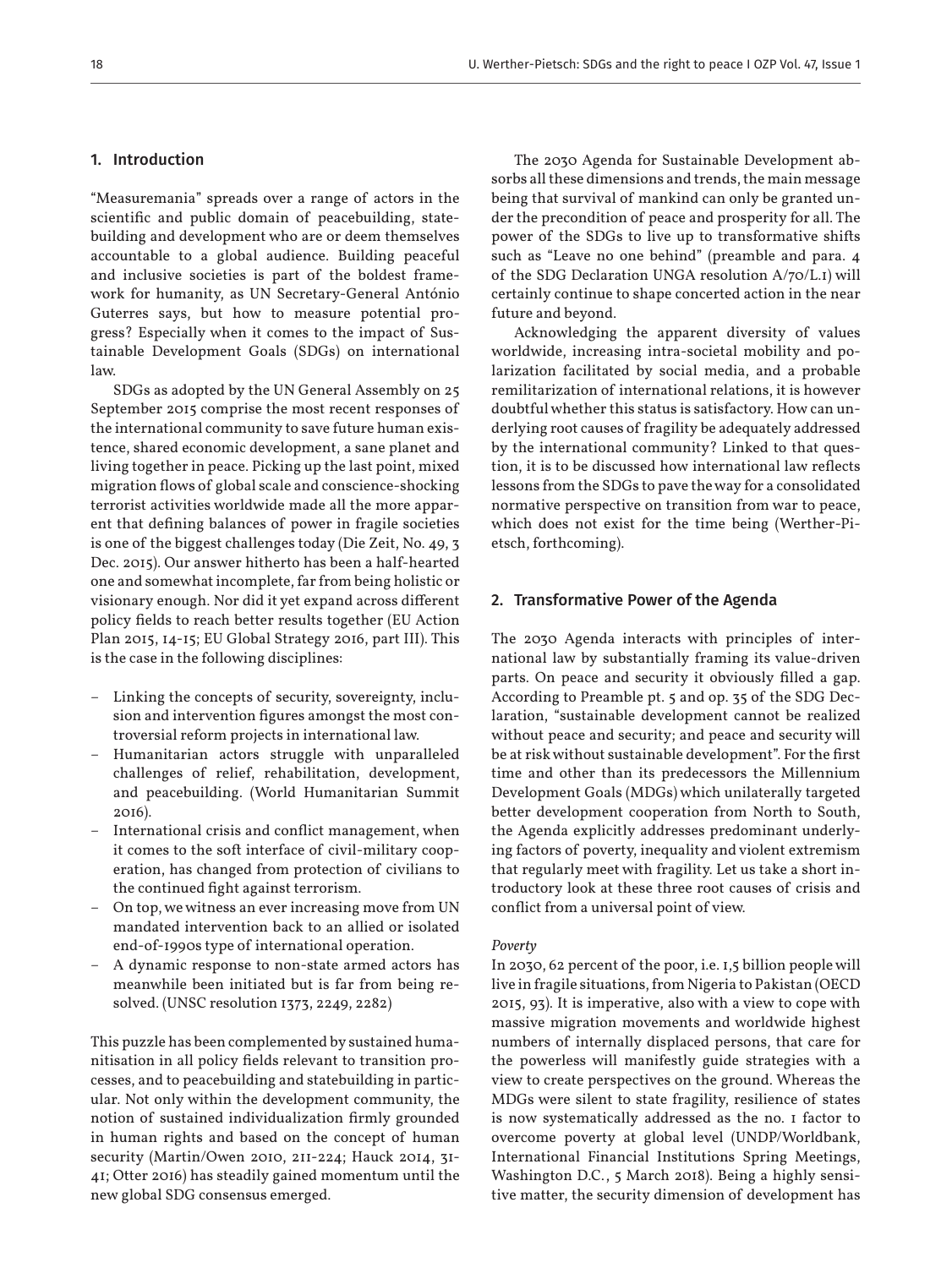long been neglected by political leaders and donors as well, and will meet further resistance (Collier 2009, 29, 34). The very challenge, in line with the findings of UNSC resolution 2282/2016 on sustained peace, will lie in disaster risk reduction, early warning and conflict prevention to make systems resilient.

#### *Inequality*

Discrimination and exclusion gaps are widening, a selfdetermined way of life is still a varied experience around the globe. Different levels of income in the USA, for instance, resemble those of the European countries before the outbreak of WWI (Piketty 2014, 22; Milanovic 2016, 134). A reference to self-determination as a prerequisite of equality and inclusion is to be found in SDG Declaration para. 35, albeit in its usual rather outdated context of colonialism. However, this principle has to reflect individual freedoms and capabilities as stipulated in article 1 of both Global Covenants on Human Rights in order to translate non-discrimination for all into reality. What is more, and despite the fact that from a scholarly horizon the connotation with independence of states seemed already obsolete (Cassese 1995, 335, Kadelbach 2006, 21-40), we are nowadays confronted with a renaissance of autocracy and reluctance against the broadening of freedom worldwide.

#### *Violent extremism*

In recent years, constructive but critical engagement of civil society organizations for peace, human rights and democracy experienced a continued downward trend. (Peacebuilding Forum Berlin 2015) Shrinking space has been at the center of discourses of non-state actors since they work at the forefront of notoriously autocratic regimes. But this phenomenon is also true when radicalization in rather intractable and amorphous environments hit both authorities and populations. Administrative reaction seems to underline the observation that in such circumstances legislation all too often tends to cut down and restrain political life. Effective response to risks of violent extremism in weak states or ungoverned spaces is clearly a normative task and a question of political culture as well. (Meister, Neue Zürcher Zeitung, 2 February 2018) At subsidiary level, countering violent extremism through job creation, education for peace and dialogue are asked for (Roithner 2014, 91-93).

#### 3. Emergence of an intertwined solution

What do these challenges mean to the way of handling fragile states by the international community, if there is a joint strategic effort on this issue at all? We have progressed along external engagement in fragile environments during the last two decades and reached a somewhat mature if not cooled-down point. The protracted conflict in Syria as well as deeply destabilizing effects in the whole region, the emergence of the IS movement throughout Northern Africa and the Sahel, phenomena of mass flight and migration across continents prepared for considerable shifts in geo-strategic thinking (Feichtinger, ORF ZIB 2, 21 October 2015). Against this background ambitious mandates and hybrid civil-military peace operations falsified themselves.

It has been shown that one reason of the failure of external action so far lies in its state-centric design and ambition (Horta Report 2015). In a complementary way, SDG 16 calls for support of resilient and inclusive societies in their struggle for peace. Strategies include mediation and conflict transformation, dialogue and support for local facilitators in peace processes, access to justice, meaningful participation and fair institutions. (Federal Government of Germany 2017, 77) All these instruments are expected to effectively feed into balances of power within society. However, only four percent of total official development aid until now goes to legitimate politics underpinning stable political orders (OECD 2015).

The 2011 World Development Report on Conflict, Security, and Development fairly characterized preconditions of workstreams (WDR 2011, 28-39), setting the scene for SDG negotiations in this respect:

- (1) Ground-breaking evidence shows an average decline of up to 30 percent of the GDP when states are affected by crisis and conflict.
- (2) The risk of weak or polarized, in many cases corrupt state institutions remains high throughout the whole transition phase.
- (3) Given high levels of unemployment and growing hybridization of societies along ethnic, social and cultural lines, relapse into conflict is omnipresent, a fact that can last up to three decades.
- (4) New actors and political elites may count for innovative drivers of change, but in most cases act to their own benefit and seek to derail stabilization.
- (5) Violence has radically changed its face. Individuals and households in many cases are under permanent threat of organized crime. Trafficking in human beings has become one of the most dangerous playing fields along transition routes (Neumann 2017).

As such, ending wars is seen today as an all-inclusive and eminently political process. Consequently, interpreting SDG 16 rightly means to put the focus on civil society as a primary driver of transition. Indeed, civil society, the state-citizen relationship and care for social cohesion is much more present in conflict transformation strategies than in any former institution building approaches. In tackling complex emergencies, this may be seen as part of a huge turn towards local communities and their re-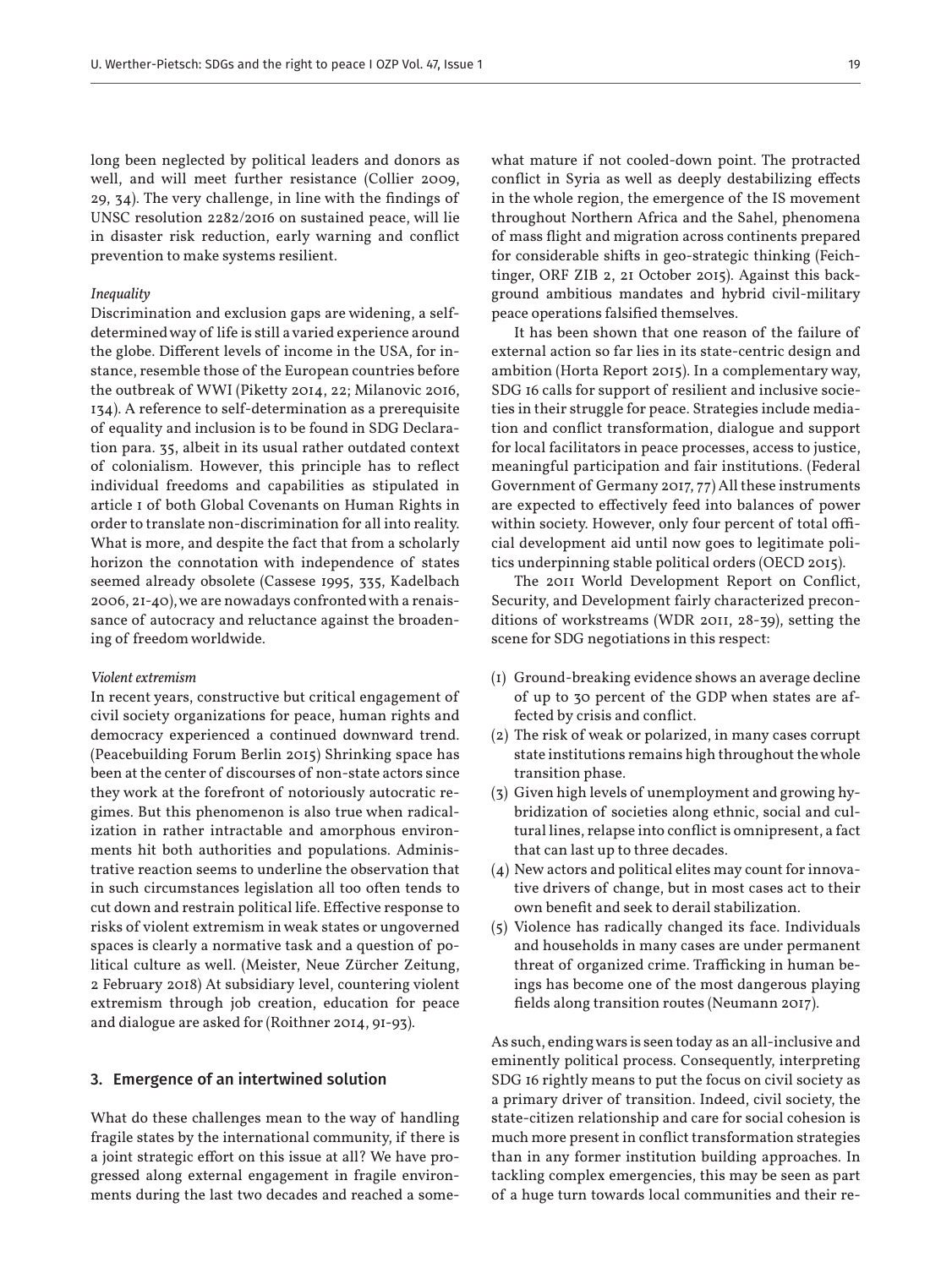silience mechanisms as stated in the World Disasters Report (2015, 86; UNOCHA 2017) Reflecting this, the Agenda already reaches out and embraces both national and more subsidiary levels of governance. (UNGA resolution A/RES 70/1 para. 6, 39-52, 60) International law could follow these insights.

# 4. Extending the New Consensus: SDGs and International Law of Transition

#### 4.1 Innovation in the light of individualization

 $SDGs - as has been argued in chapter 3 - highlight the$ very foundations of the well-being of people in peace and the realization of individual chances and capabilities. Despite the fact that the Agenda is an instrument of soft law, this can be considered as a substantial step forward in normative terms.

In that sense and far beyond its socio-economic and ecological pillar, the SDGs offer a universal counternarrative against radicalization and violent extremism, conflict and disorder. The task that arises now is to concretize impact to be derived from the SDG perspective on peace architecture. Since the interface between security and development progressively forms part of broader constitutionalisation processes in international law, we might detect a convergence with ongoing debates on a "Kantian plus" project, i.e. the creation of a consistent body of international law leading up to a status where states internally perform along globally agreed constitutional principles. This would shape international relations beyond the UN Charter respectively.

In this context, the new emphasis on political settlements based on inclusion and empowerment of civil society comprises a two-fold strategy: Not only mechanisms of balancing interests and social cohesion, thus civil society as an object, have proven to be crucial on the way to democratisation. Civil society as a subject itself, thus its vital role as an actor in transition, has become center-stage (e.g. West African Network for Peacebuilding). Therefore, attributing responsibility to non-state actors and holding them legally accountable is essential from an international law perspective, as has been reiterated by the Stockholm Declaration of the High Level Global Meeting of the International Dialogue on Peacebuilding and Statebuilding on 5 April 2016.

That is why a possible future law of transition could take up and would be well-grounded in a modified human security approach to development. Normatively, transition is based on the three intrinsically linked and mutually reinforcing pillars of the UN Charter, peace and security, human rights and development (UNGA resolution A/RES/60/1 para. 9). Human security from the very beginning encompassed all strands of scholarly thinking of the individual and the society being the primary subject of security as opposed to its previously predominant territorial, military and defense dimension. In the era of globalisation, communication and inter-connectedness paired with increased operability of non-state actors, a few human security scholars went on to advocate individualization throughout global governance and individuals being the primary subjects of international law (Parlett 2011, 336f; Peters 2009, 543). Indeed, the fact that ungoverned spaces with highly fragile external effects are expanding calls for a renewed human security concept with more transformative power. We may think of strongholds of war lords, factions, armed groups in Iraq and Kurdistan, Libya or South Sudan, the Russian neighborhood "cordon" from East-Ukraine to Azerbaijan as well as large-scale suppression in South-East Asia, Myanmar and China respectively. Human security today presents itself in its third generation, progressing from the needs and capabilities of individuals towards advocating, defending and promoting rights of groups, social cohesion in societies and a renewed principle of self-determination in statebuilding (Prinz/Schetter 2014, 92-101; Werther-Pietsch 2014, 47-53).

#### 4.2 The late success of Human Security

A preliminary definition of human security and what it meant to the international community over the last two decades was sealed by the UN on 10 September 2012. At that time the UN General Assembly agreed on a "Common Understanding of Human Security" (UNGA resolution 66/290). After extensive plenum debates, this consensus demonstrated a consolidated albeit narrow basis of the notion of individualized security. Bruno Simma, former judge at the International Court of Justice in The Hague, is correct in categorizing this career of a term as "overstretched, inconclusive, and therefore still alive" (Simma 2009, 266). However, to better grasp the impact of human security globally, the following steps of its genesis in 2012 may be recalled.

On the one hand, a group of mostly Western industrialized countries relying on an intervention-friendly, integrated, people-centred, contextualized, idealistic perspective on human security argued their position as UN home-grown and compatible with the system. Their way of thinking was further supported by para. 44 of the 2009 UNGS Report on Peacebuilding in the Aftermath of Conflict: "The aim of the international community is [...] to help building resilient societies" (UNGS 2009b), a wording that has recently been echoed by the EU Global Strategy (2016, 3, 15). This conceptualization is based on a longstanding extensive interpretation of the UN Charter with a view to a comprehensive approach for peace and security (Herdegen 2007, 285f; Hilpold 2013, 18)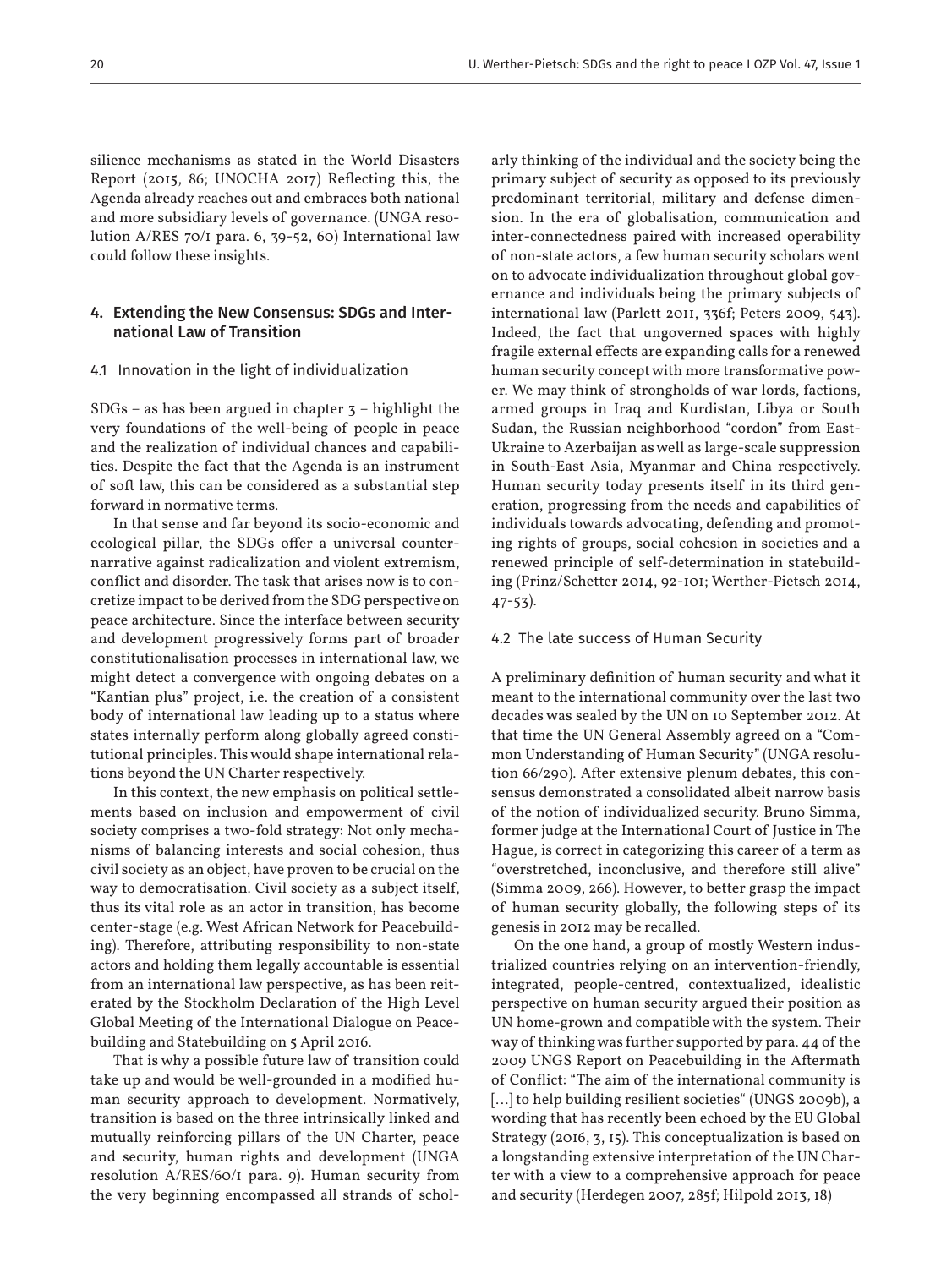Nevertheless, main features of the compromise were formulated by a group of states insisting in a traditional interpretation of state sovereignty, thereby largely rejecting the idea of external action relying on article 2 (7) of the UN Charter. At the same token, and in a more autocratic than peace-loving mood, these states oppose to implement the universal freedoms. The result looks like the final wording of para. 4 of the above quoted UNGA resolution 66/290 (2012): "Whereas human security recognizes inter-linkages between peace, development and human rights, it is distinct from the responsibility to protect (R2P); does not replace state security; and has to be implemented with full respect for the purposes and principles of the UN." In search for compromise the EU confirmed the obvious delinking human security from R2P and welcomed the UNSG's considerations in this regard. Until now, there has been no sign of revising that position. This approach does not seem to be tenable any longer.

With that in mind, SDG 16 renews the stimulus of an emerging international law of transition directed toward functional state structures and governance in the light of the bottom-up perspective "Leave no one behind." In this sense, a strong argument can be derived from the SDG framework for sustained peace: If the old International "Lotus" Order (PICJ 1927) is to survive and will preserve itself from breakdown or total collapse in an extensively interconnected world, it must take care of weak members in its own interest through a commitment to diversity, obligatory elements of inclusive and just state institutions, and an opening up to non-state actors at large (Fritze 2017, 185-200), all of them a late success of the concept of human security.

#### 4.3 Towards a Responsibility to Build

It would however be too narrow to speak of a "responsibility to rebuild after conflict", as discussed since around 2010 (de Brabandere 2010) and put forward by Carsten Stahn (2014). Emanating from the argument in chapter 4.2, it rather appears promising to extend the case in order to pick up all forms of self-determination in emerging states. A holistic "responsibility to build"  $(R2B)$ would enable the international community to neutralize its action as one that is not directed against someone but a path of mutual advantage for all. Independence of South Sudan, though to a limited extent, is a case in point.

Legally speaking, to perform this extension one may well be advised to uncover effects of state responsibility and postulate a corresponding ex-ante, subsidiary responsibility of the international community by concretizing pillar 1 and 2 of R2P. In addition to the evidence-based argument derived from the SDGs, this would be based on an implied powers model: External actors when pushing for resilient and peaceful societies together with fragile states themselves, will have a joint mandate from the new consensus arising to a positive obligation to reach the goal of peace and security and remedy paucity in statehood in a sustainable manner. The Peacebuilding and Statebuilding Goals (PSGs) which were adopted 2011 by the International Dialogue on Peacebuilding and Statebuilding between fragile states and OECD already reveal such pathways out of fragility. A joint way of thinking called "shared sovereignty" is in the making, maybe overruling older models and wellknown objections. (see section 5)

Finally, to empower the legal argument strategically, the sovereignty debate (Pospisil, forthcoming) advocated here might find support in the peacekeeping discourse. In accordance with UN Charter based provisions, weak and failed states traditionally ended up in transitional governance models such as trusteeships or conditional statehood. A prevalence for sovereignty as responsibility could only be established since 1999 (Annan 2005). This notion is reiterated in recent analyses in the peacekeeping realm. Strong incentives for responsible sovereignty are to be found in the 2015 Horta Report reflecting lessons identified from the International Security Assistance Force (ISAF) mission in Afghanistan in particular. (Hannemann in Werther-Pietsch 2013, 189-190) Though meeting with severe difficulties in implementation, in this mission the USA developed a people-centred Counter Insurgency approach (COIN). The so-called Provincial Reconstruction Teams (PRTs) installed to communicate with local populations had to respect local leaders on an equal footing. (del Castillo, 2011) Failing largely to perform its own predominant security interests of detecting terrorist cells, the approach in it-self had to face serious backslashes. Without a long-lasting perspective for local governance structures, progress on the ground remained volatile. This is equally the case for targeted support for grass-roots women, acting in an isolated manner, when irresponsive to Afghan societal patterns.

Ultimately, as has been stated by Martti Koskenniemi in 2009, a "vocabulary above sovereignty" is needed (Koskenniemi 2009, 8). Annie Bird from the London School of Economics relentlessly reveals exactly this normative quality of *ius cogens*, decisive for the implementation of a R2B, addressing the opposite eloquently as "straightjacket of bilateralism". (Bird 2010, 897) Unfortunately, in the real-world, the national *domaine réservé* seems to remain an unconquerable fortress of sovereign rulers. Having repeatedly been rejected in favor of universal *erga omnes* norms when gross and massive human rights violations occurred (Meron 2006, 24, 41), it practically regained power and, with the resurgence of geopolitics, is there to stay.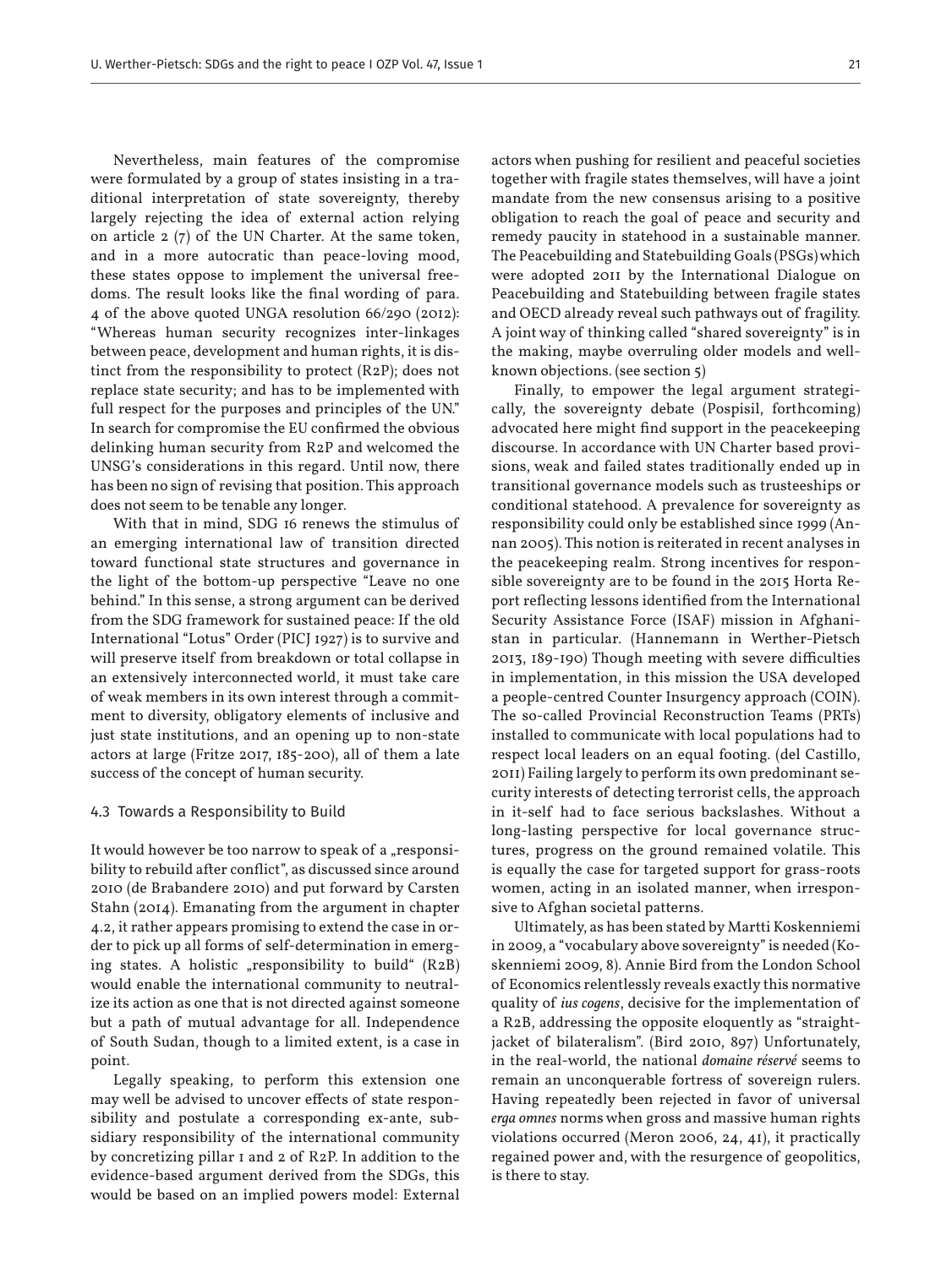# 5. A theory of change in times of crisis: Shared **Sovereignty**

#### 5.1 The benefits of balanced diversity

What conclusions to be drawn at this stage? With its focus on well functioning institutions as well as the rule of law as foundations of democratisation, SDG 16 slightly converges with liberal peace theories concentrating on conducive frameworks for peaceful change. It is noticeable though that it acknowledges peacebuilding including the reestablishment of genuine political and constitutional checks and balances, accountability and mechanisms for the peaceful settlement of disputes to need civil society as drivers of reform. As argued in chapter 4.3, work at all levels of power and political elites should pursue the common project of transition as one that has to do with ownership and meaningful inclusion of the marginalised and vulnerable. This concept of "shared sovereignty" is valid in all places of the world, the Ukraine, the Western Balkans (Dzihic 2012, 13-16), East-Timor, Somalia or Liberia.

On the whole, the spirit of the Agenda 2030 follows Roger McGinty's recommendation, "that international interveners should remain more open-minded as to the legitimacy of local forms of political organization, become more creative in responding to these forms of legitimacy, and less assured and ready to roll out liberal international blueprints" (2010, 391). Almost ten years later, and very much in line with the International Dialogue on Peacebuilding and Statebuilding, practice overwhelmingly confirms that it is important to focus on actors, not only on institutions. The more localization of the political life is accepted to be a decisive factor for successful transformation, the more legitimate action on the ground can take place to contribute to realize balanced diversity as a prerequisite for peace.

Following Joel Migdal (1988), Jean Paul Lederach (1995), Otto Czempiel (2003), Günter Teubner (2006), Parag Khanna (2008), Michael Pugh (2008, 130) and Daniel Thürer (2009), this approach should lead to ever higher levels of self-determination in a pluralistic form, countering fragmentation, polarization and hybridization of societies in general (Werther-Pietsch/Ritzer 2013, 46f). This theory of change reinterprets sovereignty in a flexible "fuzzy" way favoring decentralized governance and a balanced distribution of power on the one hand. On the other preventive, non pre-emptive action is seen as an essential and effective playing field for building resilient statehood (Worldbank/UNDP 2018).

# 5.2 Lessons from International Crisis and Conflict Management

What follows is that all peacebuilding and statebuilding strategies have to address civil society needs. What is more challenging, they are to promote political settlements and governance at the local level. This has been underpinned by the outcome of the 2015 revision of the UN Peacebuilding Commission and the implementation of UNSC resolution 1325 with regard to the elementary role of women in armed conflict. One of the main findings of the analyses emphasized that building states should respect diversity and dialogue. The hypothesis calls for core functions of the state to be specified by external actors with a view to create open space for citizens' engagement (see also Ghani/Lockhart/Carnahan 2006, 101)

These conclusions are largely supported by evidence. Number of case studies shows that where people-centred strategies conducted in the self-interest of intervening external actors failed because they instrumentalized local actors without being careful enough to serve the goal of progress on the ground. (e.g. Hippler 2010, 63) It has become crystal-clear that combining one's own security interests with sustained peace needs more than a short superficial glance at local structures.

Moreover, the conclusions find broad support in the development discourse. The area of tension between the state and the societal sphere – who takes the lead? – is one of the major discussions that guided debates in the International Network on Conflict and Fragility of the OECD. It is convincing to assert that the interface between peacebuilding and statebuilding has conceptually generated the same message. (OECD Statebuilding Guideline 2010, 3) This interconnectedness making the core function of civil society more transparent was deepened and systematized in the meantime (Rocha Menocal 2010). The insight was taken a step further in recent research work that puzzles and recreates statebuilding from the human rights angle and constructs peace processes as processes of increased levels of selfdetermination. (Werther-Pietsch 2015, 12-21)

As cooperation between state and non-state actors gets ever more compacted, one can conclude with Samantha Besson (2012) that the (inter-)national community is one of "different albeit inter-dependent actors". Indeed, in order to dissolve the specificities of power transition, the ever revolving pitfalls turn out to lie in procedural human rights questions of inclusion, demanding a firm opening of peace processes beyond the state sphere. What incentives could be offered by a normative regime to gain systematic advantages by collaboration with civil society leaders? With a view to overcome the challenges of young statehood to be inserted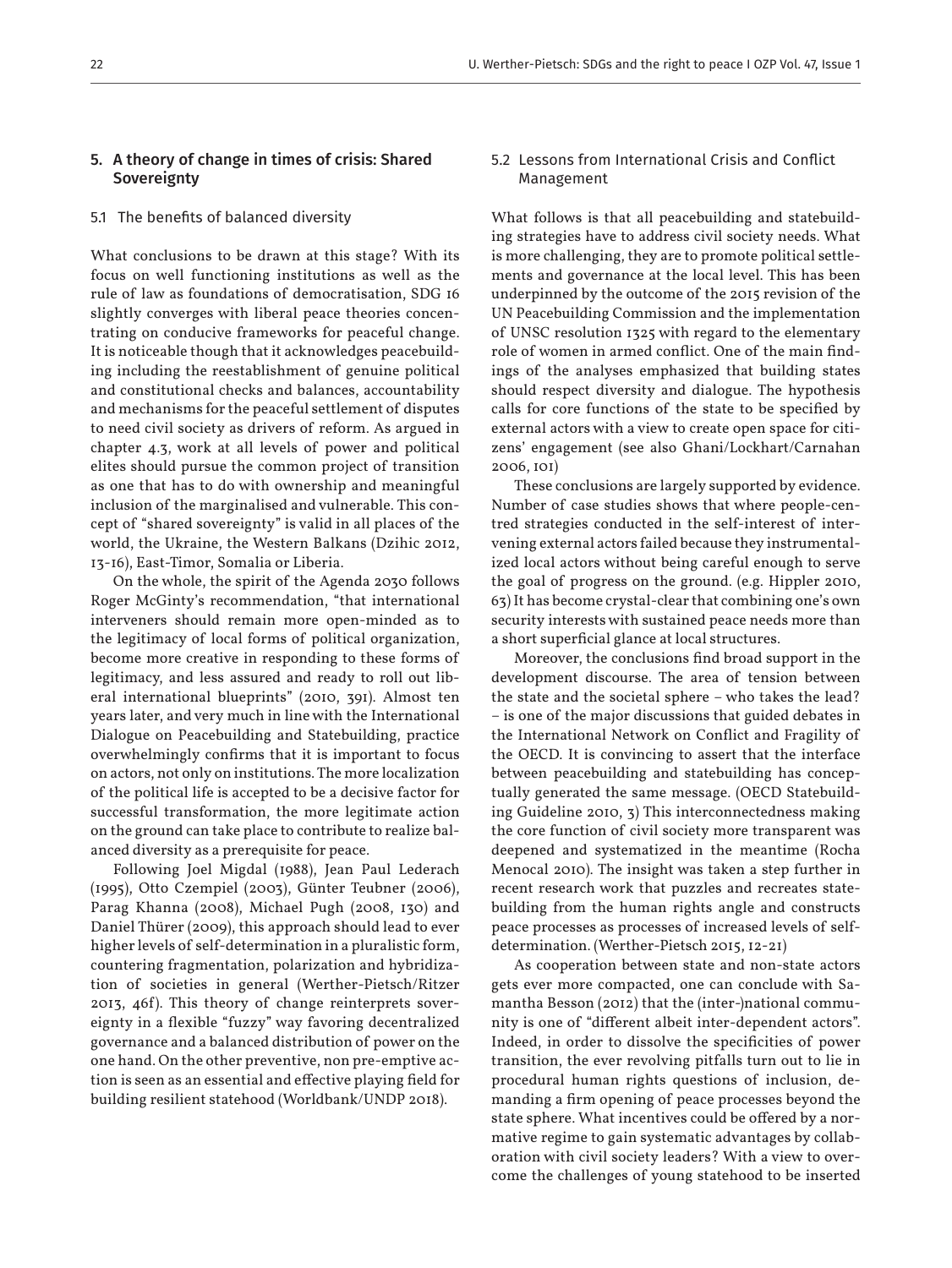in the concert of nations, it is proposed to work towards an international law of transition based on a right to peace. How would it look like? What are its essentials?

#### 6. Rethinking a Right to Peace

An ongoing fierce debate reveals deficits around the notion of a *ius post bellum* (IPB), this third post-Grotian category between *ius ad bellum* and *ius in bello*. Opinions covering alternative scopes of normative ways out of conflict and fragility comprise ideas from a self-contained regime with the aim of exclusive ruling, the proposal of a Fifth Geneva Convention (Orend 2008) or a principled interpretive space. (de Brabandere 2012; Bell 2014) Flashing back to chapter 1, only a holistic and consistent approach to Heraklit's "gignomenon" and "phainomenon" reflecting the fragile human condition seems to tackle the posed problem.

The idea of viewing transition as a separate normative regime is in a sense broader than *ius post bellum* and part of the wider trend of Kantian constitutionalisation of international law. (Martineau 2009, 25) The proposed approach encompasses emerging societies from colonial status, failed and threatened states to young states under construction. From this point of view the broader application of the SDGs replaces the former right to development as stipulated in UNGA resolution 41/128 of 4 December 1986 which was still characterized by a clear North-South dialectic.

The right to development debate constituted a huge post-imperial project but remained non-enforceable in political terms at any point in history. Later absorbed and softly bypassed by other relevant regimes such as the New International Economic Order and the World Trade Organisation, as well as regional arrangements like Conventions of African, Caribbean and Pacific (ACP) States with the European Union and other regional integration processes, it was slowly but steadily pushed back to a second-stage forum. (Scherling 2016, 345) Finally, the 1993 Vienna World Conference achieved a major breakthrough for universality and indivisibility of the whole human rights regime, as a basis for selfdetermination that has already been part and parcel of the 1986 resolution.

In as much as the SDGs favor a new form of selfdetermination, they clearly unfold a measurable impact on international law, at least reinforcing principles by re-interpretation. Sovereignty becomes shared and diversity balanced as the ultimate or meta-goal for development and prosperity. Originally stemming from the decolonization era some 30 years ago, the principle of self-determination is stipulated in the UN Charter and respective UN Security Council and General Assembly resolutions (1514/1960 – Declaration on the Granting of Independence to Colonial Countries and Peoples, 377/1950 - Uniting for Peace, 2526/1970 – Friendly Relations Declaration) It was revisited and enlarged when the concept of responsible sovereignty put a new emphasis on the individual outside the colonial context. (Annan 2005) This is meant when human security and human rights are used as provocative and transformative concepts – here the silent but effective residuals of international law as asserted by the International Court of Justice in its 2010 Kosovo Advisory Opinion become very telling. The big paradigm change lies in a universal, shared approach to decisively end the North-South and seemingly obsolete state/non-state dichotomies of selfdetermination.

"Leave no one behind" is the SDGs' youngest but strong formula, aptly questioning the old order of states in its Westphalian configuration. Human rights with their acknowledged positive protection obligations have nourished human security as the catalyst of individualization and self-determination beyond the state ("fuzzy sovereignty"). Nevertheless, human security remains the driving force and *prima inter pares* to give this impetus a new imprint.

These impulses may overcome the impasse of the hitherto inconclusive deliberations on a "right to peace" of the UN working group and the respective draft Human Rights Council (HRC) resolution adopted in 2016, without eliminating the opposing frontiers. Within the HRC this has not come with surprise, given the fact that an explicit human rights-based approach of the SDGs as well could not reach consensus throughout the whole inter-governmental negotiations. The Security Council, in a further tactical shift of the UN in 2016, rather gathered around UNSC resolution 2282 putting sustained peace in the middle of interest.

#### 7. Road Maps to Peace – how they could work

On the basis of this resolution, certain innovations seem to be in near reach: From the scholarly side, in her work comprising a systematization of the largest data collection worldwide on components of peace agreements, Christine Bell of the University of Edinburgh Law School depicts fields of political weight for that purpose (launch on 20 February 2018 at British Academy in London). Wolfgang Petritsch in elaborating a best-of list for successful peace negotiations contributed highly relevant elements (Petritsch 2013). Inspired by his work at Harvard University, a set of recommendations was prepared to translate the 2007 OECD DAC Fragile States Principles into "Principles for Responsible Peacebuilding and Statebuilding". (Werther-Pietsch in Nowak/ Werther-Pietsch 2014, 233) Carsten Stahn pioneered for a broader international law of transition from 2008 on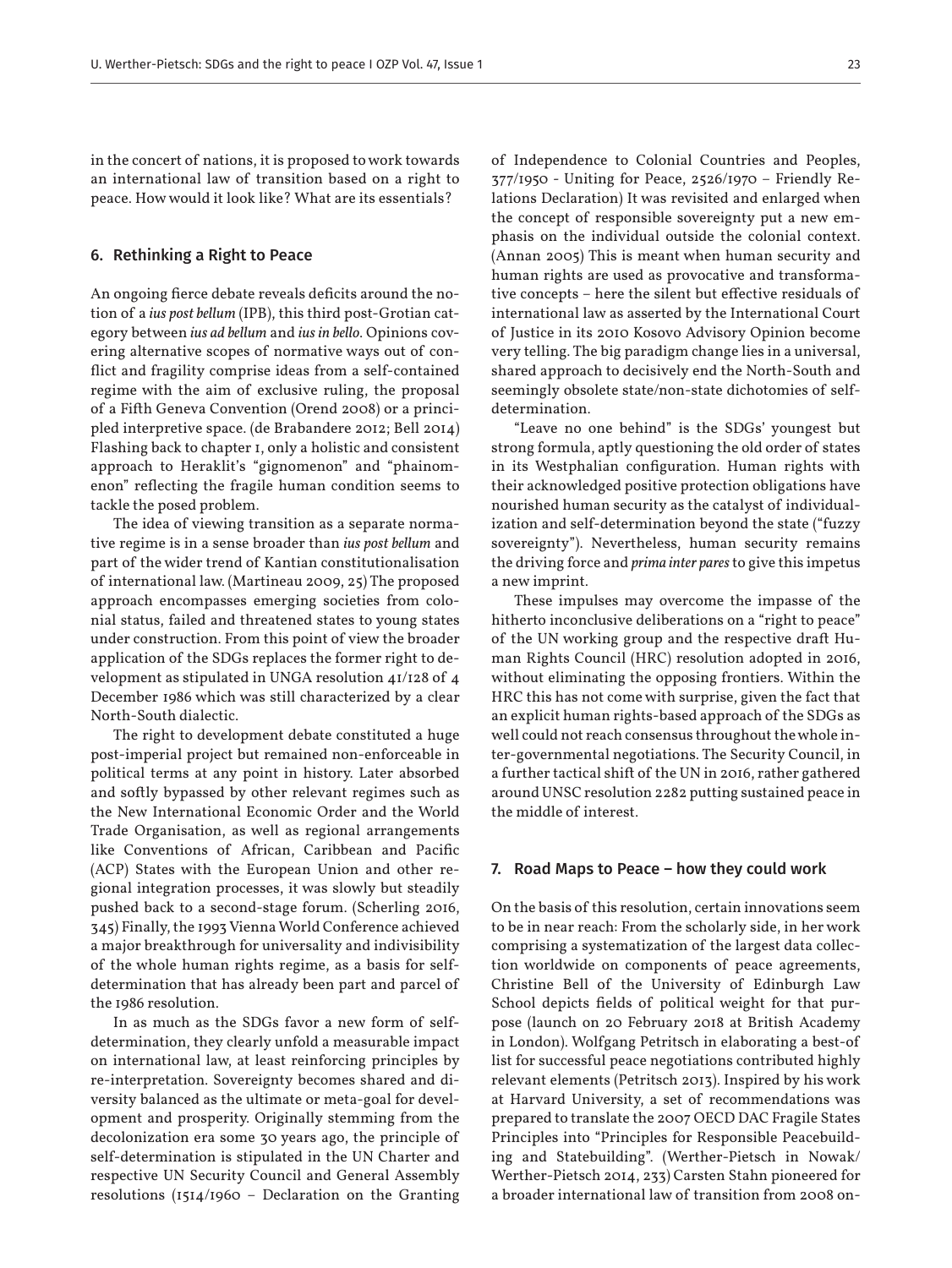wards and centered on the issue in 2014. (2008, 231-239; Leiden Project Group)

The following procedural aspects of a "*lex pacificatoria*" drawing on Larry May's five substantial principles – rebuilding, retribution, reconciliation, restitution, reparation and proportionality (2012) – reflect the three root causes of conflict and fragility outlined and try to give remedy to the wider governance gaps analyzed above. They show what a novel application of the selfdetermination legal norm that serves to transcend and therefore reconcile its inherent tension between territorial integrity and representative governance could perform: It attempts to respond to demands for external and internal self-determination by fashining hybrid political solutions that combine both elements. (Bell in Stahn 2014, 185) This is a late but constitutive echo to the UNGS in 2009 when focusing the first time on building inclusive and peaceful societies by "support for political processes, including electoral processes, and promoting inclusive dialogue and reconciliation." (UNGS 2009) Self-determination could in that procedural dimension serve as a guiding principle in determining the interplay of international and domestic law, in case an international operation intervenes.

Road Maps to Peace concretizing the suggested "R2B" would carry on the following elements:

- **Self-determination**: Steering transition politically, based on "fuzzy sovereignty" in inclusive peace processes. To do: Open up to the non-state sphere.
- **Early action and conflict prevention:** Joint fragility assessments and transition as a basis for the scope of peace agreements (de Burca 2008) and dynamic synopsis of all actors including non-state ("buy-in clauses"). To do: Be inclusive, but freeze out extremism.
- **Gender-responsiveness**: Inclusion and integration of women and their ambitions as indicators and benchmarks on the way to sustained peace. To do: Connect with positive effects as demonstrated in the new data base of peace processes.
- **Diversity**: A new dimension in accordance with international migrationpolicies emphasizing human rights and creating perspectives on the ground. To do: Promote the nexus between immediate humanitarian care and instruments of development cooperation.
- **"Applied rule of law" accountability and integration**: Transitional justice, amnesties and the fight against radicalization to be seen as an interwoven package. To win a war in the 21<sup>st</sup> century, says Guglielmo Verdirame (2013, 307), you need your former enemy.
- **Comprehensive/Integrated Approach**: Create enhanced and transparent rules for accountability of

external actors, alignment of international humanitarian action and law on conflicts with human rights. (Fleck 2008) To do: Bring together insights and expertise of all communities and negotiation places. (Starlinger 2012, 137-148; Vienna 3C Appeal 2010)

All in all, peace processes from a human rights/human security perspective can be qualified as emanations of lasting self-determination. Balancing sovereignty with self-determination ("suspended" territorial integrity, Werther-Pietsch) is a far-reaching concept which proposes a new approach to protracted, asymmetric, internal and/or internationalized conflicts. Additionally, potential impact on state criteria beyond Bluntschli and Jellinek, progressive individualization, mediation and trans-territorial forms of interim governance have to be explored in order to concretise a responsibility to build. "Road Maps to Peace" would then figure as the legal basis of a right to peace and as corner stones for joint strategies of contextualized peace frameworks. This would give a right to peace its real shape.

Whether such temporary adjustment requires a special legal regime or simply a clear entry and exit point, to be governed by adapted principles of international law during the transition phase, remains to be veryfied empirically. In setting time lines, hardliners of state sovereignty could be stimulated to move.

#### 8. Keeping up with realities

Thus, SDG implementation in the fields of conflict and fragility could indeed serve as the cradle of a "right to peace". This in the end would make them highly relevant for international relations and our final embarkment from "apology to utopia". (Koskenniemi 2005)

The case has been made for a cautious relativization of state sovereignty to introduce and establish effective governance in fragile contexts. Not only the 2030 Agenda, but also the 2012 Common Understanding of Human Security as well as other documents of international contract and soft law such as the African Union Charter, the ACP-EU relations currently renegotiated, the new EU Global Strategy or resolutions of the UN Security Council on peacebuilding and mediation show that this inner dimension of sovereignty as a constitutional pillar in the Kantian tradition gains ground.

*De lege ferenda*, and in a complementary way, recognition of states should have to be made dependent on progress in the realization of sustained peace, human rights and self-determination. Early state practice, such as Verbal Notes with regard to the recognition of the Kososvo or op. 2/1992 of the Badinter Commission, followed by a series of UN resolutions – 688/91 (Kurdistan), 794/92 (Somalia), 940/94 (Haiti), 771/92 (Bosnia and Herzego-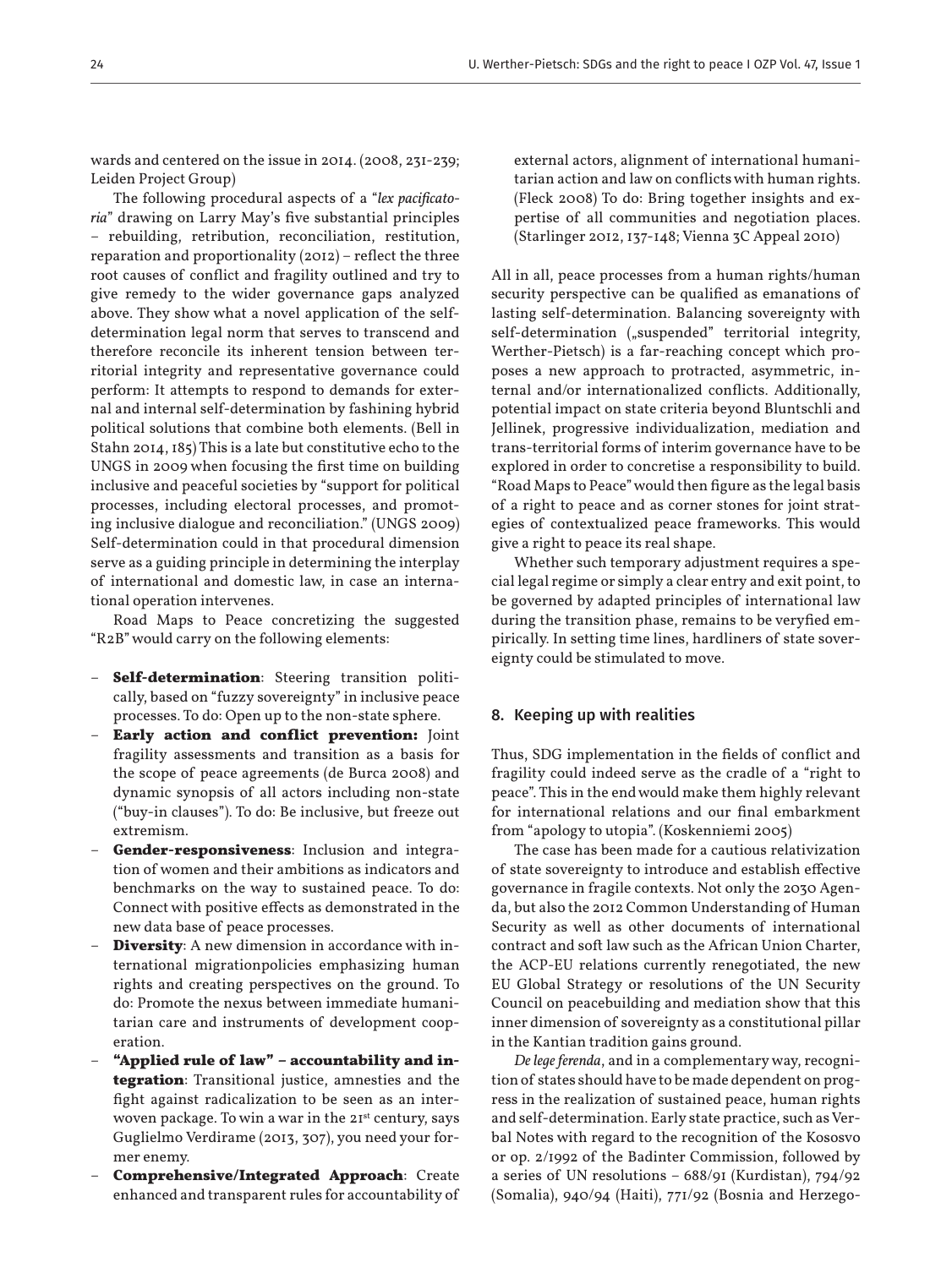vina), 1070/96 (Sudan), 1203, 1244/99 (Kosovo), 1272/99 (East-Timor), 1368, 1373 (Libya) – go in this direction. We may as well conclude that decision makers relying on a temporary mandate will have to live up to aspirations, so that the assumption applies: "Self-determination is a principle that […] underlies the whole international order" (Thürer 2009, 472).

The "responsibility to build" shall serve as a frame for concretizing "Roadmaps to Peace" relying on the consensus made in the first and second pillar of R2P. (Kotzur, statement at the German Society of International Law, Berlin 15 March 2017) This will however only work by full application of the third robust pillar of R2P in international crisis and conflict management which is ultimately able to save the seriousness of the approach when put into pressure. (Food for Thought Paper, National Defense Academy 2015)

It may be considered that questions of peace and security were often not solved at the official (track I) negotiation table, but by the powers behind in a confidential setting. We must not bypass this reality. To the contrary, each and every peace process will have to sort out how the principles of the framework of a *lex pacificatoria* as proposed in chapter 7 span a middle space for individual solutions between accountability, justice, prosperity and peace for all.

If the multitude of non-state actors become part of the game, a new type of instrument of international law comes into being, namely "whole-of-actors" Roadmaps to Peace with binding effects on all partners involved. Non-state actors as the primary addressees and bearers of a potential right to peace shall be empowered to participate, if not take the lead in such constitutive endeavors where it is first and foremost just process that matters. To learn and to revise carefully has never been forbidden. (World Disasters Report 2015, 184)

### Literature

- Afghan Women's Call, https://www.onebillionrising. org/34250/afghan-womens-one-billion-rising-riserevolution-call/ (accessed 04/02/2018).
- *Annan*, Kofi (2005), In Larger Freedom: towards development, security and human rights for all (UNGA resolution A/59/2005 as of 21 March 2005), http:// www.un.org/en/ga/search/view\_doc.asp?symbol= A/59/2005 (accessed 04/02/2018).
- *Annan*, Kofi (1999), Two Concepts of Sovereignty, The Economist, 16 September 1999.
- *Bell*, Christine (2014), Of Jus Post Bellum and Lex Pacificatoria: What's in a Name, in: *Stahn*, Carsten/*Kleffner* Jann K. (eds.), Ius Post Bellum: Towards a Law of Transition Form Conflict to Peace, Berlin – Heidelberg: Springer, 181-206.
- *Bell*, Christine/*Pospisil*, Jan (2017), Negotiating Inclusion in Transitions from Conflict: The Formalised Political Unsettlement, in: Journal of International Development, 29:5 (2017).
- *Besson*, Samantha (2012), Sovereignty, Max Planck Encyclopedia of Public International Law, http://mpepil. com (accessed 04/02/2018).
- *Brabandere de*, Eric (2012), The Responsibility For Post-Conflict Reforms: A Critical Assessment of Jus post bellum as a Legal Concept. In: Vanderbilt Journal of Transnational Law 43, 126-132.
- *Cassese*, Antonio (1995), Self-determination of peoples: A legal reappraisal, Cambridge: Cambridge University Press.
- *Collier*, Paul (2009), Gefährliche Wahl. Wie Demokratisierung in den ärmsten Ländern der Erde gelingen kann, Munich: Siedler.
- Countering Violent Extremism and Radicalisation that Lead to Terrorism: Ideas, Recommendations, and Good Practices from the OSCE Region, Report by Professor Peter R. Neumann, International Centre for the Study of Radicalisation (ICSR), King's College London, as presented at OSCE Council of Ministers, Vienna Hofburg, 28 September 2017.
- *Czempiel*, Ernst-Otto (2003), Weltpolitik im Umbruch. Das internationale System nach dem Ende des Ost-West-Konflikts,  $4<sup>th</sup>$ edition, Munich: C. H. Beck.
- *De Brabandere,* Eric (2010), The Responsibility For Post-Conflict Reforms: A Critical Assessment of Jus post bellum as a Legal Concept. In: Vanderbilt Journal of Transnational Law 43, 119-149.
- *De Burca*, Grainne (2008): Developing Democracy Beyond the State, Columbia Journal of Transnational Law Vol. 46 No. 2 (2008) 221-278.
- *Del Castillo,* Graciana (2011), The Economics of Peace: Military vs. Civilian Reconstruction – Could Similar Rules Apply? Paper prepared for the Conference on Expeditionary Economics: Towards a Doctrine for Enabling Stabilization and Growth, West Point, 24- 26 May 2011.
- *Dzihic*, Vedran (2012), Dilemmas of Young Democracies in the Western Balkans 20 Years after the Dissolution of Yugoslavia, in: *Dihic*, Vedran/*Hamilton*, Daniel (eds.), Unfinished Business. The Western Balkans and the International Community, Washington D.C.: Center for Transatlantic Relations, Paul H. Nitze School of Advanced International Studies, Johns Hopkins University.
- EU Action Plan (2015), Progress Report on the implementation of the EU's Comprehensive Approach to external conflicts and crisis – Action Plan 2015, Brussels: Joint Staff Working Document, 18 July 2016.
- EU Global Strategy (2016), Shared Vision, Common Action: A Stronger Europe, http://europa.eu/global-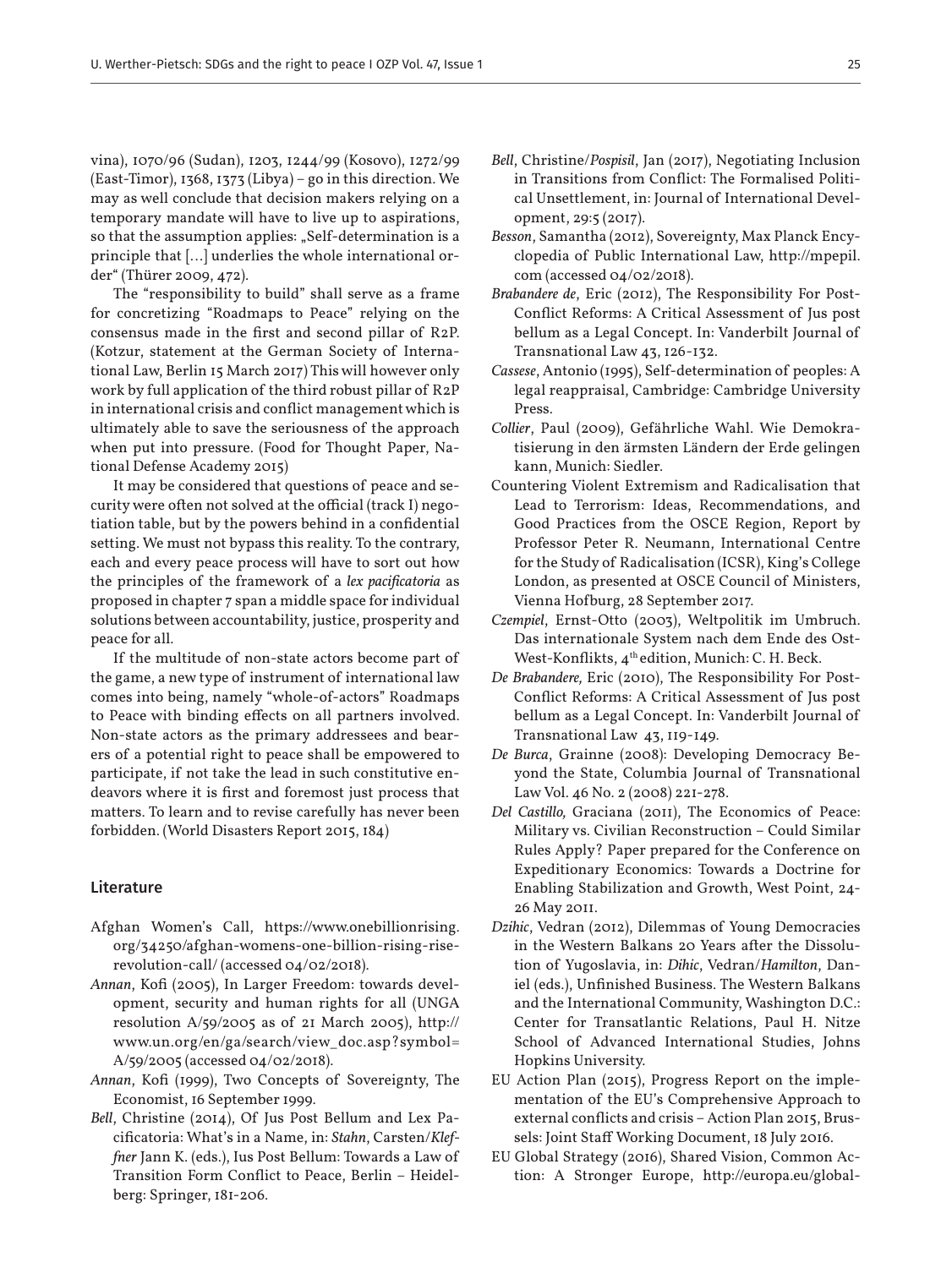26 U. Werther-Pietsch: SDGs and the right to peace I OZP Vol. 47, Issue 1

strategy/en/global-strategy-foreign-and-securitypolicy-european-union (accessed 04/02/2018).

- Federal Government of Germany (2017), Guidelines on Preventing Crises, Resolving Conflicts, Building Peace, Berlin.
- *Feichtinger*, Walter, Konfliktanalyse Syrien, ORF ZIB 2 Interview, 21 October 2015.
- *Fleck*, Dieter (2008), The Handbook of International Humanitarian Law, Oxford: Oxford University Press.
- Food for Thought Paper, Protection of Civilians, Austrian National Defense Academy (NDA), Annual Symposium 2015 (Ursula *Werther-Pietsch*, with comments by Thomas *Starlinger* and Peter *Hilpold*).
- *Fritze, Lothar* (2017), Kritik des moralischen Universalismus. Über das Recht auf Selbstbehauptung in der Flüchtlingskrise, Schöningh: Schönburger Schriften zu Recht und Staat.
- *Ghani*, Ashraf/*Lockhart*, Clare/*Carnahan*, Michael (2006), An Agenda for State-Building in the Twenty-First Century, in: The Fletcher Forum for World Affairs 30/1, 101-123.
- *Hannemann*, Andreas H. (2012), Afghanistan, in: *Werther-Pietsch*, Ursula, Staatsaufbau als Konfliktprävention, Berlin-Wien-Graz: Neuer Wissenschaftlicher Verlag, 185-192.
- *Hauck*, Volker (2014), Gaps between Comprehensive Approaches of the EU and EU member states. Scoping Study, European Centre for Development Policy Management (ecdpm), Maastricht.
- *Hilpold*, Peter (2013), Schutzverantwortung und humanitäre Intervention in historischer Perspektive, in: Hilpold, Peter (ed.), Die Schutzverantwortung (R2P) – Ein Paradigmenwechsel in der Entwicklung des internationalen Rechts? Leiden: Martinus Nijhoff Publishers, 59-122.
- *Hippler*, Jochen, Die neue Afghanistan-Strategie der Regierung Obama, Fröhlich, Christiane/Johannsen, Margret/Schoch, Bruno/Heinemann-Grüder, Andreas/Hippler, Jochen (eds.), Friedensgutachten 2010, Berlin: Lit Verlag (2010) 63-75.

International Court of Juctice, http://www.icj-cij.org/.

- International Federation of the Red Cross and Red Crescent Societies (IFRC) (2015), World Disasters Report (WDR). Focus on local actors, the key to humanitarian effectiveness, Geneva, http://www.ifrc.org/wdr 2015 (accessed 04/02/2018).
- *Janik*, Ralph (2013), The Responsibility to Protect as an Impetus for Secessionist Movements, in: *Kettemann*, Matthias C. (ed.), Grenzen im Völkerrecht, Vienna: Jan Sramek Verlag, 41-66.
- *Khanna*, Parag (2008), The Second World, New York: Random House.
- *Koskenniemi*, Martti (2005), From Apology to Utopia, The Structure of International Legal Argument, Reissue

with a New Epilogue, Cambridge: Cambridge University Press.

- *Koskenniemi*, Martti (2009), The Politics on International Law – 20 Years Later, European Journal of International Law Vol. 20 No. 1, 7-19.
- *Lederach, Jean Paul (1995),* Preparing for Peace: Conflict Transformation Across Cultures, Syracuse University Press.
- *Martin*, Mary/*Owen* Taylor (2010), The second generation of human security: lessons from the UN and EU experience, International Affairs 86: I, 211-224.
- *Martineau*, Anne-Charlotte (2009), The Rhetoric of Fragmentation: Fear and Faith in International Law, in: Leiden Journal of International Law Vol. 22 (2009) 1-30.
- *May*, Larry (2012), After War Ends, Cambridge: Cambridge University Press.
- *McGinty*, Roger (2010), Hybrid Peace: The Interaction between Top Down and Bottom Up Peace, in: 41 Security Dialogue 391.
- *Meister,* Stefan, Putins schöne neue Weltordnung gewinnt mehr und mehr an Realität, Neue Zürcher Zeitung, 2 February 2018.
- *Meron*, Theodor (2006), The Humanization of International Law, The Hague Academy of International Law Monographs Vol 3, Leiden – Boston: Brill.
- *Migdal,* Joel (1988), Strong Societies and Weak States: State-Society Relations and State Capabilities in the Third World. Princeton, NJ: Princeton University Press.
- *Milanovic*, Branko (2016), Die UnGleiche Welt, Berlin: Suhrkamp.
- *Nowak*, Manfred/*Werther-Pietsch*, Ursula (eds.) (2014), All Human Rights for All. Vienna Guidebook on Peaceful and Inclusive Societies, Vienna – Graz – Antwerp: nwv–intersentia.
- OECD (2010), Guidance on International Support to Statebuilding in Situations of Fragility and Conflict, Paris: OECD.
- OECD (2015), States of Fragility Report, http://www.oecd. org/dac/governance-peace/conf lictandfragility/ rf.htm (accessed 04/02/2018).
- *Orend*, Briand (2008), Ius Post Bellum: A Just War Theory Perspective, in: *Stahn*, Carsten/*Kleffner* Jann K. (eds.), Ius Post Bellum: Towards a Law of Transition Form Conflict to Peace, Berlin – Heidelberg: Springer.
- *Otter*, Lena (2016), Is the New Deal the Real Deal? Master's thesis at the Fachhochschule Burgenland.
- *Parlett*, Kate (2011), The individual in the international legal system: continuity and change in international law, Cambridge Studies in International and Comparative Law No. 75, Cambridge: Cambridge University Press.
- Peacebuilding Forum Berlin, 1/2 October 2015, http:// www.frient-peacebuilding-forum.de/.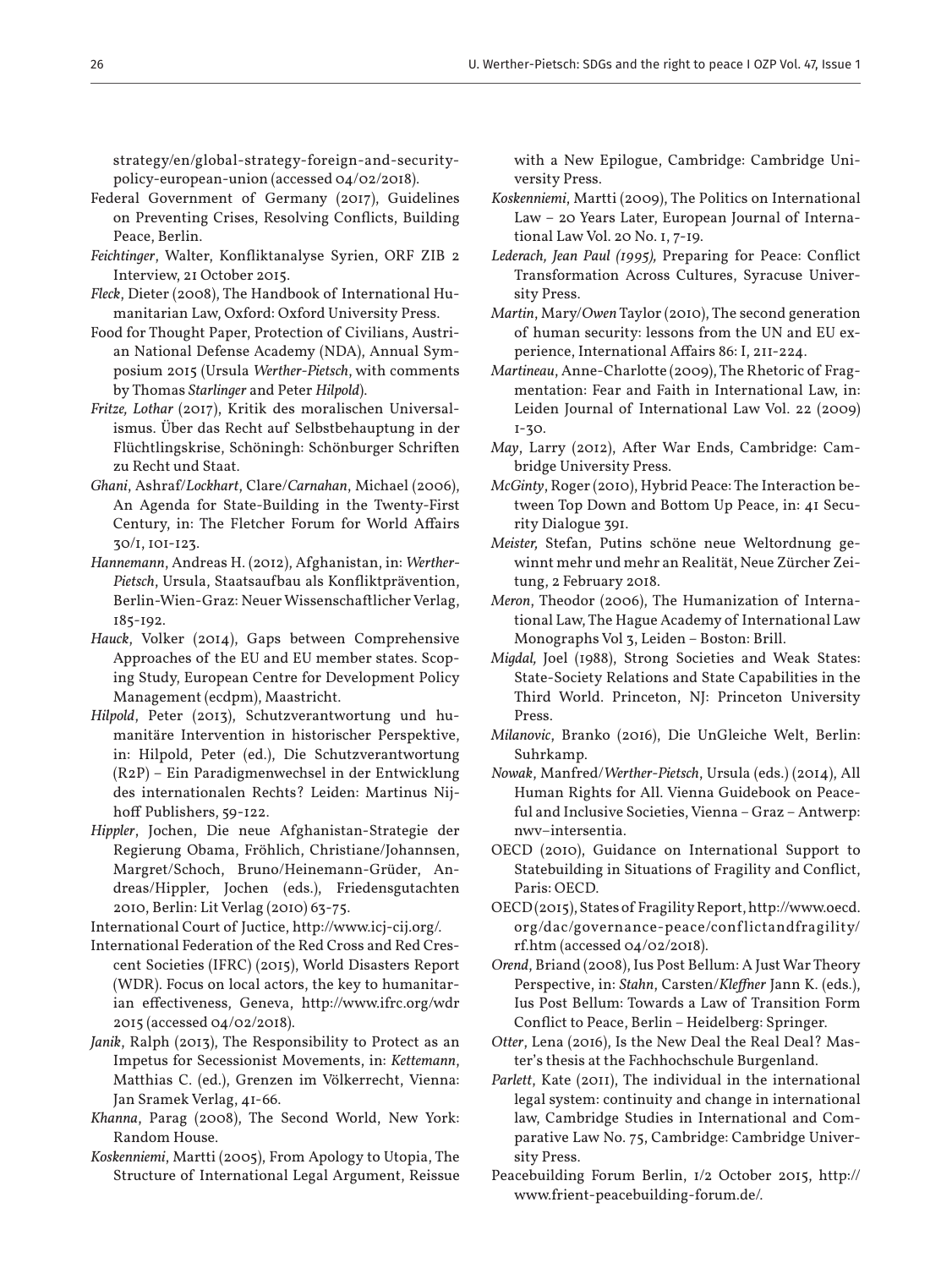- Permanent Court of International Justice (PCIJ) (1927), The Case of SS "Lotus", 7 September 1927, http:// www.icj-cij.org/pcij/serie\_A/A\_10/30\_Lotus\_Arret. pdf (accessed 04/02/2018).
- *Peters,* Anne (2013), Jenseits der Menschenrechte. Die Rechtsstellung des Individuums im Völkerrecht, Tübingen: Mohr-Siebeck.
- *Peters*, Anne (2009), Humanity as the A and O of Sovereignty, in: European Journal of International Law Vol. 20/3, 513-544.
- *Petritsch*, Wolfgang (2013), in: *Collier*, Robert, World's best diplomats: Here's how to achieve peace in Syria. Six essential lessons and suggestions of those who ended wars from Central America to Bosnia, Yemen to Afghanistan, 10 September 2013.
- *Piketty*, Thomas (2014), Capital in the Twenty-first Century, Cambridge – London.
- *Pospisil,* Jan (2017), 'Unsharing' sovereignty: g7+ and the politics of international statebuilding, International Affairs.
- *Prinz*, Janosch/*Schetter*, Conrad (2014), Das Ende der Souveränität? – Über die Entstehung neuer Gewalträume im Krieg gegen den Terrorismus, in: Die Friedens-Warte 89/3-4, 91-109.
- *Pugh*, Michael (2008), Challenges of Post-Conflict Intercession: Three Issues in International Politics, in: *Stahn*, Carsten/*Kleffner* Jann K. (eds.), Jus Post Bellum. Towards a Law of Transition From Conflict to Peace, The Hague: T.M.C. Asser Press, 115-130.
- *Rocha Menocal*, Alina (2010), State-building for peace: a new paradigm for international engagement in postconflict fragile states, European University Institute Working Papers 34, Florence: Robert Schumann Center for Advanced Studies.
- *Roithner*, Anna Katharina (2014), Gewaltprävention und -reduktion in sozialen Gemeinschaften als Basis für lokale Entwicklung, in: *Werther-Pietsch*, Ursula (ed.), Trends und Innovationen im zivilen Krisen- und Konfliktmanagement – Optionen für Österreich, Series of the Austrian National Defense Academy 1/14 Vienna, 71-100.
- *Scherling*; Josefine (2016), (K)ein Recht auf Frieden? Zum Verhältnis von Menschenrechten und Frieden, in: *Wintersteiner*, Werner/*Wolf*, Lisa (Hg.), Friedensforschung in Österreich – Bilanz und Perspektiven, Jahrbuch Friedenskultur 2015, Klagenfurt: Drava Editions, 333-350.
- *Simma*, Bruno (2009), Universality of International Law from the Perspective of a Practitioner, in: European Journal of International Law Vol. 20 No. 2, 265-297.
- *Stahn*, Carsten (2008), The Future of Jus Post Bellum, in: *Stahn*, Carsten (ed.), Jus Post Bellum. Towards a law of Transition From Conflict to Peace, The Hague: T-M-C Asser, 231-237.
- *Stahn, Carsten (*2014), R2P and Jus Post Bellum. In: *Stahn*, Carsten/*Easterday*, Jennifer S./Iverson, Jens (Hg.): Jus Post Bellum: Mapping the Normative Foundations. Oxford: Oxford University Press, 102-122.
- *Starlinger*, Thomas (2012), The Comprehensive Approach. A Way to Operationalize it in (Post)-Conflict Scenarios, in: *Mathis-Moser*, Ursula (dir.), Responsibility to Protect, Innsbruck: canadiana oenipontana 11, 133- 158.
- *Teubner*, Günter (2006), Die anonyme Matrix: Zu Menschenrechtsverletzungen privater, transnationaler Akteure, Der Staat Vol. 45, 161ff.
- *Thürer*, Daniel (2009), Völkerrecht als Fortschritt und Chance – Grundidee Gerechtigkeit, Vol. 2, Zurich/St Gallen: Edition Dike.
- UN Report of the Advisory Group of Experts on the Review of the Peacebuilding Architecture, New York, 30 June 2015, UNGA resolution A/69/968–S/2015/490, http://www.un.org/ga/search/view\_doc.asp? symbol=A/69/968 (accessed 04/02/2018).
- UN Report of the High-Level Panel on Peace Operations (Horta Report), New York, 17 June 2015, http://www. un.org/en/ga/search/view\_doc.asp?symbol=A/70/95 (accessed 04/02/2018).
- UN World Summit (2005), http://www.un.org/womenwatch/ods/A-RES-60-1-E.pdf.
- UNDP/Worldbank (2018), Pathways for Peace, Main Messages and Emerging Policy Directions, Washington D.C.: Worldbank.
- UNGS Report (2009a), Implementing the Responsibility to Protect, New York, 12 January 2009, UNGA resolution A/63/677.
- UNGS Report (2009b), Peacebuilding in the Immediate Aftermath of Conflict, New York, 11 June 2009, UNSC resolution S/2009/304.
- UNOCHA (2017), New Way of Working, New York/Geneva: OCHA Policy Development and Studies Branch, www.unocha.org, www.reliefweb.int.
- *Verdirame*, Guglielmo (2013), What to Make of Jus Post Bellum: A Response to Antonia Chayes, in: European Journal of International Law Vol. 24 No. I, 307-313.
- Vienna 3C Appeal, http://www.entwicklung.at/ fileadmin/user\_upload/Dokumente/Publikationen/ Downloads\_Themen\_DivBerichte/Friedensfoerderung\_ und\_Konfliktpraevention/Wiener\_3C\_Appell\_04. pdf (accessed 04/02/2018).
- *Werther-Pietsch*, Ursula (2017), "A Theory of Change in Times of Crisis". Unter neuem Dach: Impulse der neuen EU Globalstrategie auf die Interaktion von militärischem und zivilem Krisenmanagement, in: Military Interventions, Between Prohibition of Force and the Responsibility to Protect, published by the International Institute for Peace.
- *Werther-Pietsch*, Ursula (2014), Menschliche Sicherheit im Spannungsverhältnis zwischen Souveränität,